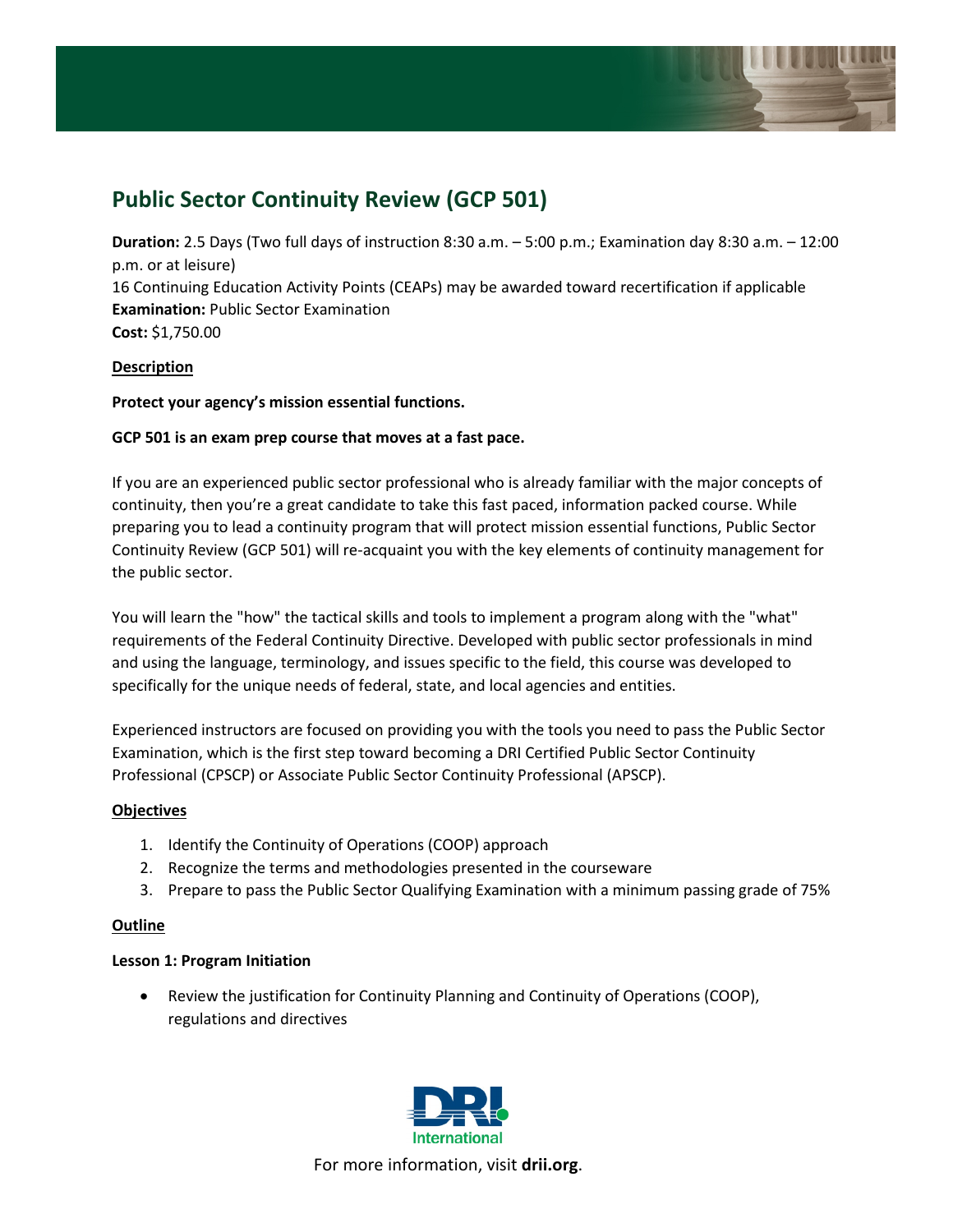

• Review the four pillars of continuity management, how to establish a continuity program, COOP planning objectives, COOP program roles, the continuity planning team, and the continuity implementation process

#### **Lesson 2: Risk Management**

- Review the concepts of risk management and develop familiarity with the methodologies and models used in the COOP
- Review the process to identify, control, and minimize the impact of uncertain events

# **Lesson 3: Mission Function Identification and Analysis**

- Review mission-essential functions, including conducting a business process analysis (BPA), conducting a business impact analysis (BIA), and developing BPA and BIA reports and leadership presentations
- Review methodologies, terms and definitions such as primary mission-essential function, mission-essential function, recovery time objective (RTO), recovery point objective (RPO), and acceptable exposure to loss

## **Lesson 4: Emergency Preparedness and Management**

- Review potential types of emergencies and the responses required
- Identify, review, and improve existing emergency response procedures as well as how to recommend new emergency procedures

## **Lesson 5: Continuity of Operations Plan (COOP) Development**

- Review COOP plan requirements, viable COOP plan elements, types of COOP plans, and a sample plan table of contents
- Review how to design and develop continuity plans to ensure an agency and its organizations can continue to perform mission-essential functions and primary mission-essential functions during emergencies

## **Lesson 6: Tests, Training and Exercises (TT and E)**

- Review continuity testing, training, and exercise (TT and E) program needs to identify positions requiring training or cross-training
- Revisit individual and team training, internal agency testing and exercising of continuity plans and procedures, refresher training for continuity personnel, and interagency exercises

## **Lesson 7: Continuity Plan Maintenance and Audit**

• Review maintenance programs to keep COOP plans current and relevant

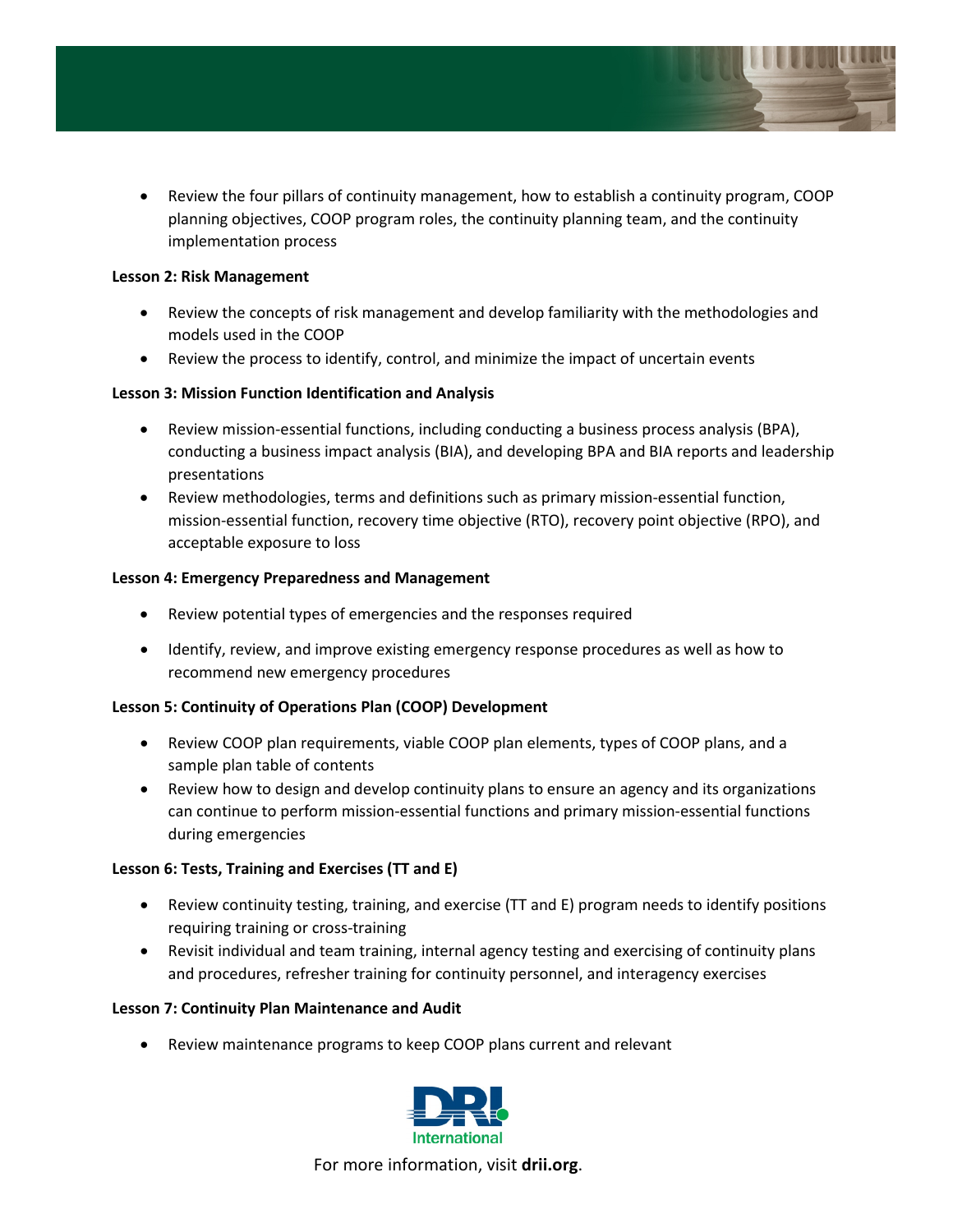

- Review audit processes, which will validate compliance with regulations and conformity with standards
- Review how to verify appropriate levels of maintenance and exercise activities in order to validate that COOP plans are correct, accurate and complete

## **Lesson 8: Crisis Communications**

• Review crisis communications, including developing the processes and procedures to establish the programs for proactive crisis communications; exercising proper crisis communications; and implementing a crisis communication plan at the time of the disaster event

## **Lesson 9: Coordination Between External Agencies and the Private Sector**

• Review how to establish applicable procedures and policies for coordinating the continuity and restoration activities between external agencies (federal, state, territorial, local and tribal governments) and the private sector while ensuring compliance with applicable statutes and regulations

## **Lesson 10: Continuity Planning**

- Review COOP program metrics basics, COOP metrics requirements, and COOP metrics implementation
- Review how to develop and use metrics to measure and present COOP program performance and effectiveness

## **For in-person courses:**

This course will be held in-person and the exam will be held on the morning of the final day. As soon as you are finished taking the exam, you will be able to leave for the day. A computer is required for this course in order for you to take the exam. The system requirements will be sent to you via email together with information about how to access the course materials prior to the start of the course.

## **For courses held online:**

All online courses are held via Zoom and a computer is required for this course. The system requirements will be sent to you via email together with information about how to access the course materials prior to the start of the course. You will also be provided with instructions for how to take the exam online following the course.

## **For international courses:**

This course is being hosted by a DRI International partner. To register, you will be asked to provide your contact information and we will put you in touch with the local team for details.